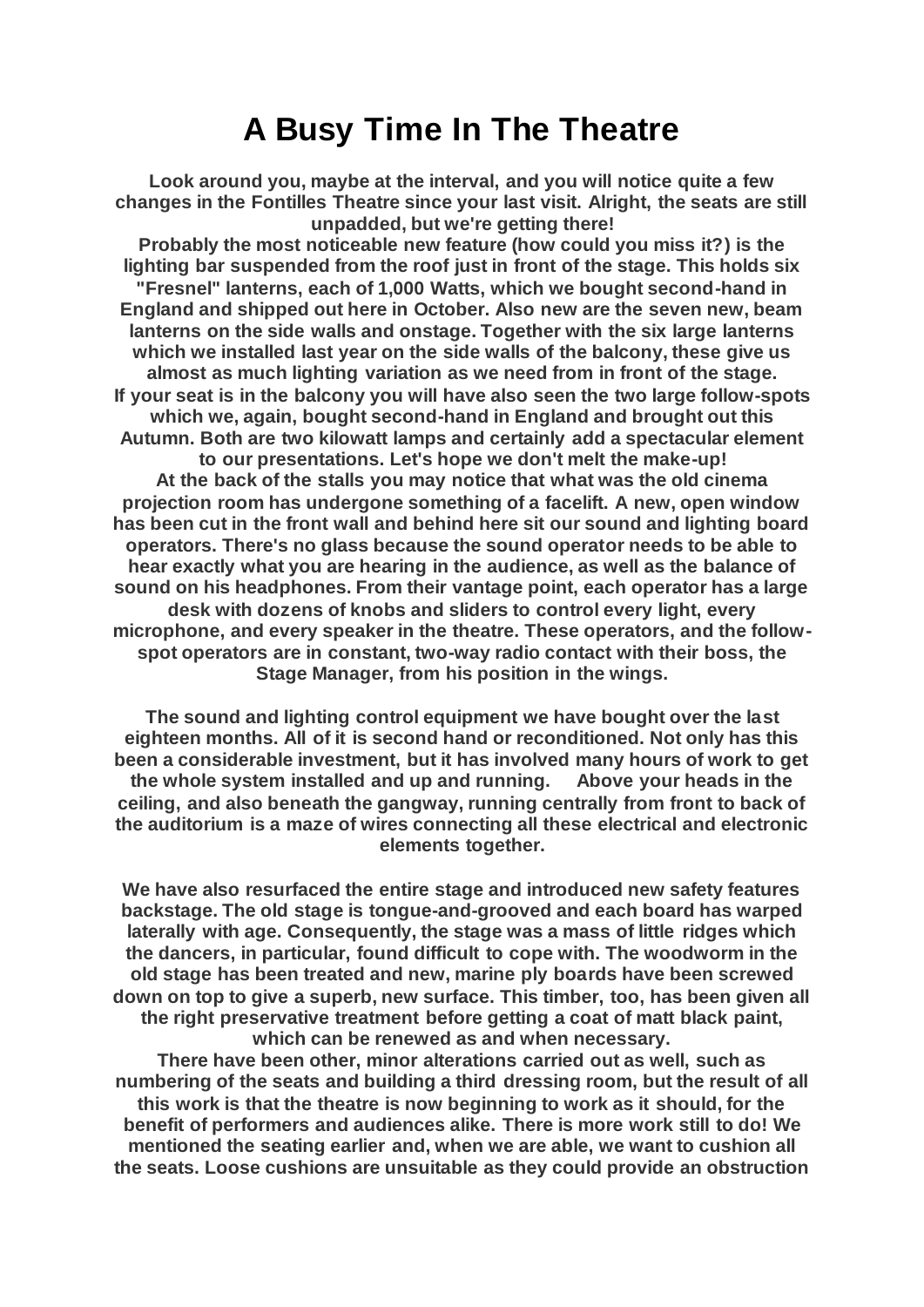**in an emergency, so we need to do the job properly, and we recognise it as being a priority. We also need more strong lanterns on stage, to allow us to illuminate particular areas of the stage individually or in different colours. It would also be nice to create a small but practical foyer, and this is something we shall be considering for the future.**

*A Traditional Pantomime by DUGGIE CHAPMAN The Entire Production Directed by [JOHN A. BOOTH](https://www.carelinetheatre.com/pastprods/johnbooth.php)*

*CAST, in order of appearance*

*Fleshcreep*



**Brenda Cook**



**Linda Chadwick**

*Giant Gargantua*

*The Good Fairy*

*Apprentice Fairy Fluff*



**Kelly Wright**

**Graham Denyer**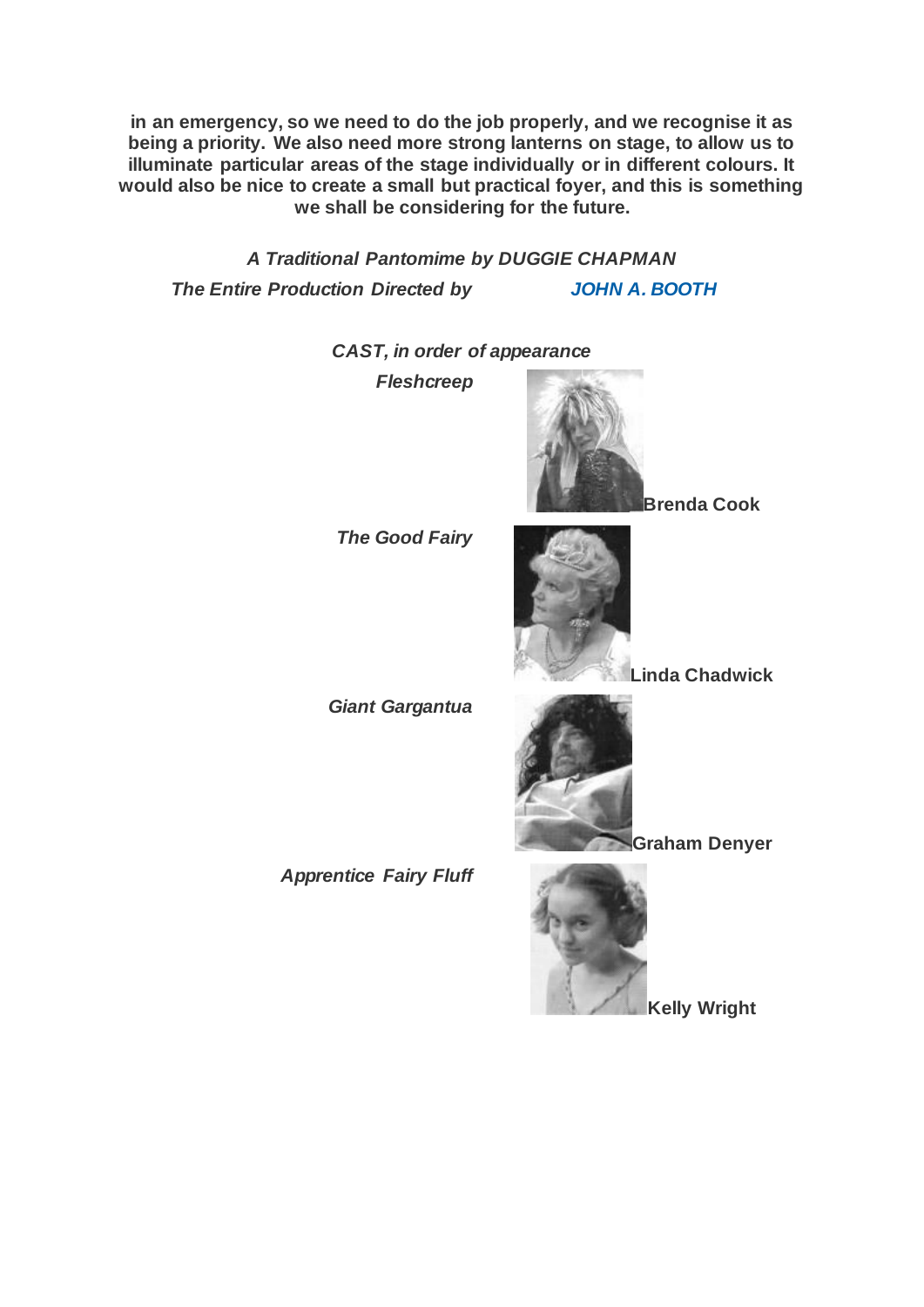

*Choreographer and Chorus Mistress: [June A. Booth,](https://www.carelinetheatre.com/pastprods/junebooth.php) A.R.A.D.,A.LS.T.D.*